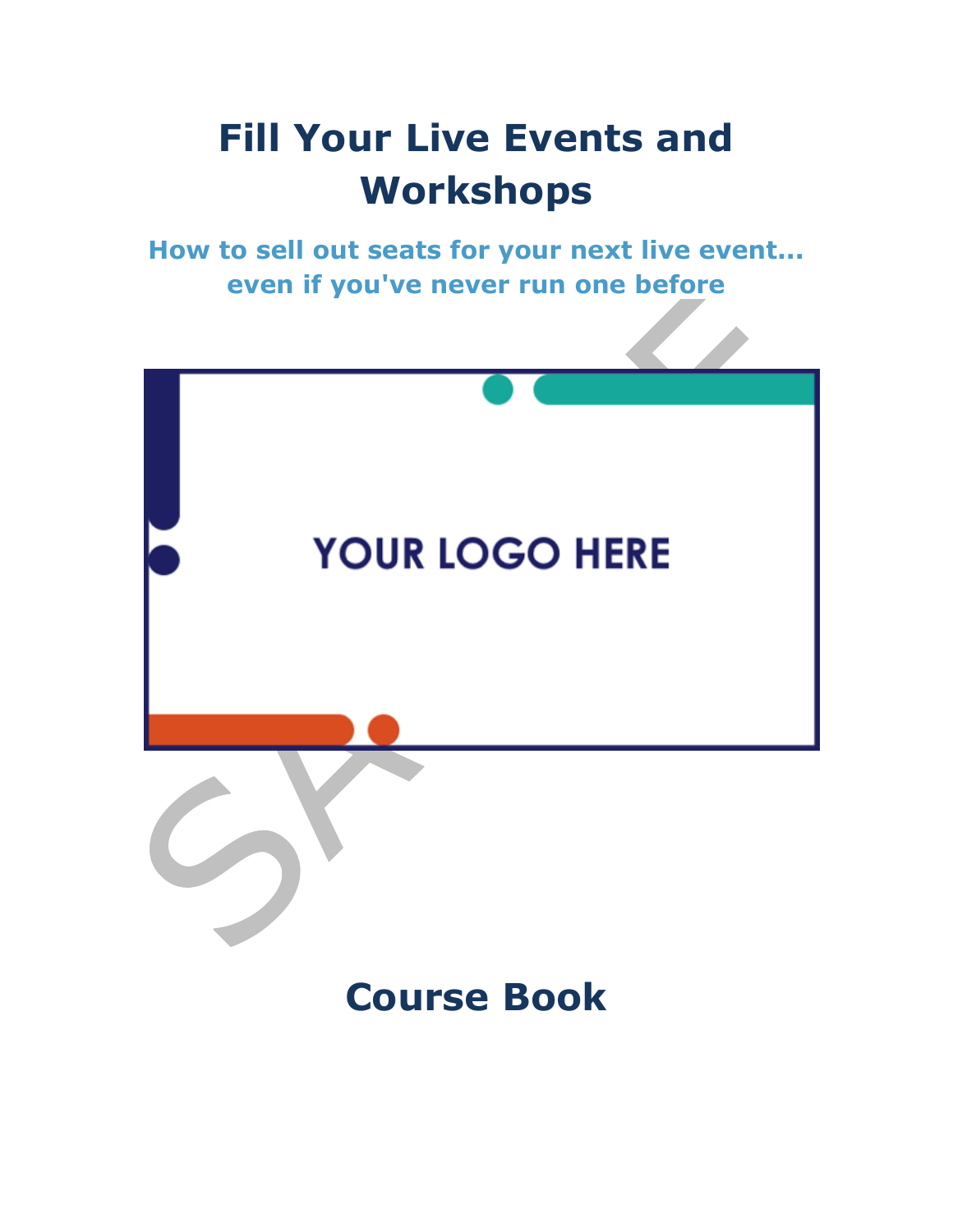### **Table of Contents**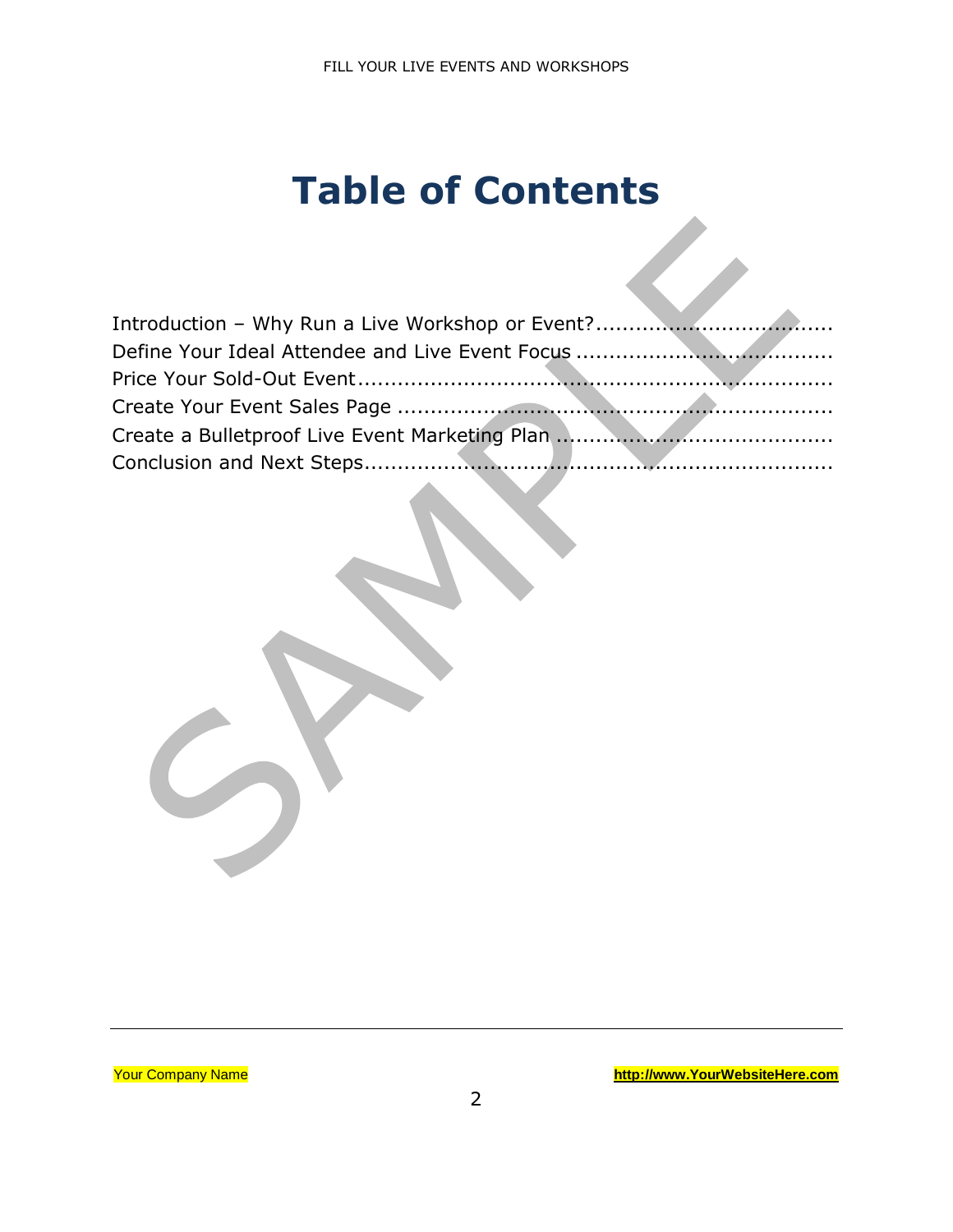# <span id="page-2-0"></span>**Introduction – Why Run a Live Workshop or Event?**

Many small business owners and solo entrepreneurs are eager to reap the impressive benefits of hosting live events and workshops. With a live event, you have a group of people in front of you who are highly engaged with your content. This is an extremely effective way to build your reputation as an expert, promote your brand and products or services, and even earn another stream of income.

Live events and workshops are not only a great way to earn money, but also give you a valuable chance to connect with your customer base. Through your events, you can foster sharing and relationship-building among your audience members.

Are you planning on running a live event or workshop? If so, the very first step is to clarify your goals for the event.



Maybe your clients and customers have been asking you about workshops or whether you hold any face-to-face group events. The demand has been growing for years and you feel now that the best way to meet it is through a live format.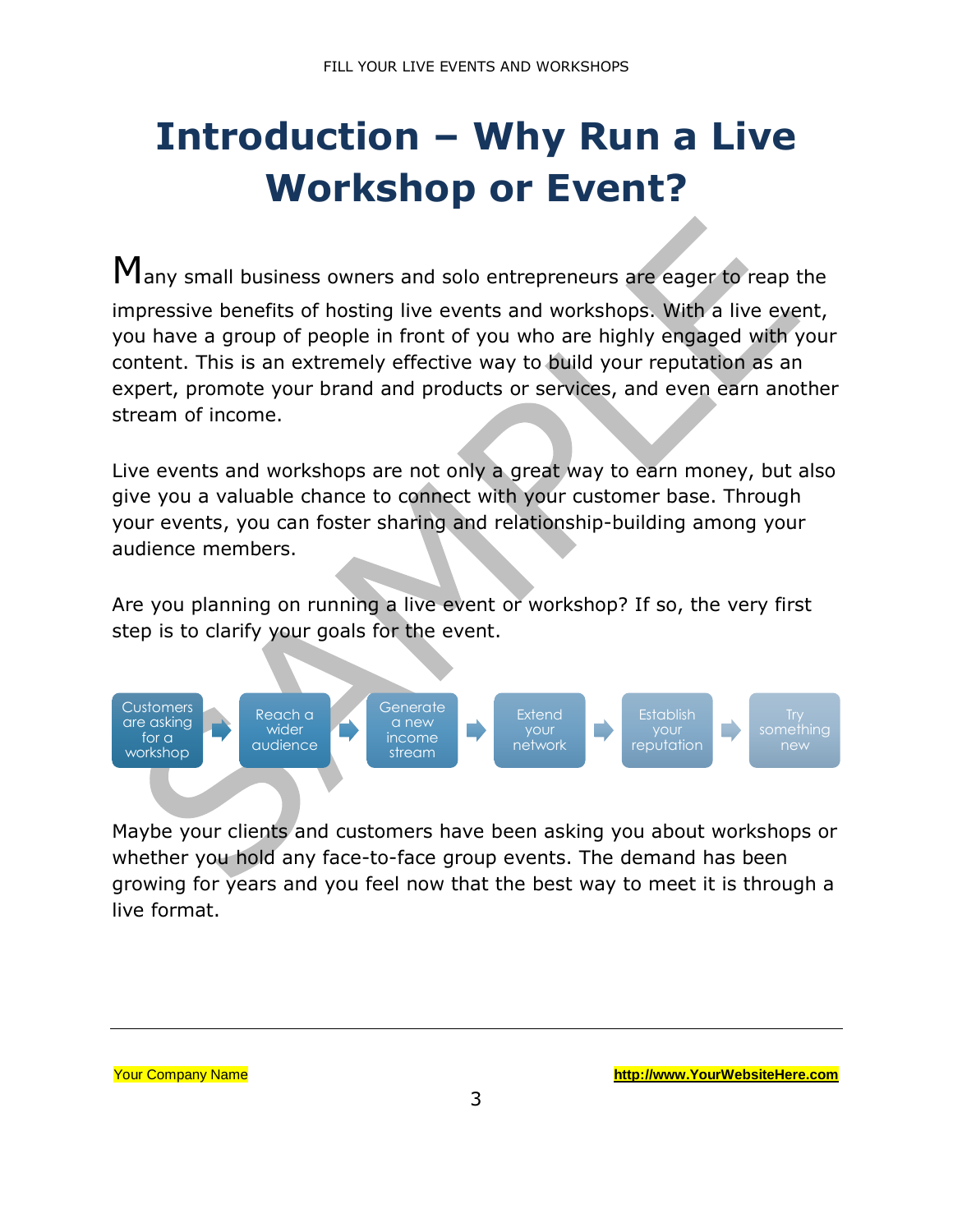You may be working as a consultant or specialist in some area and looking for a way to reach a wider audience. You might be looking for a new stream of income. Your goal may be to extend your network of connections or better establish your reputation in your niche. Or, you could simply be looking for something new to try. Maybe you'd like to run an event once and see what comes of it.

Smaller live workshops also provide you with a training ground for larger events such as retreats, boot camps, multi-day workshops, or conferences. You can get the hang of how it works with a smaller group first.

### **Types of Live Events**

Let's start by looking at some common types of events, so that you can choose the format that's right for you.



**Workshops.** Workshops are generally short in duration. They can run for a few hours or as long as a day. For a single facilitator, 20 to 25 people is the maximum ideal range for participants. With this small group, a workshop tends to be the most engaging type of live event. It allows the facilitator to lead the group through a specialized topic or specific project.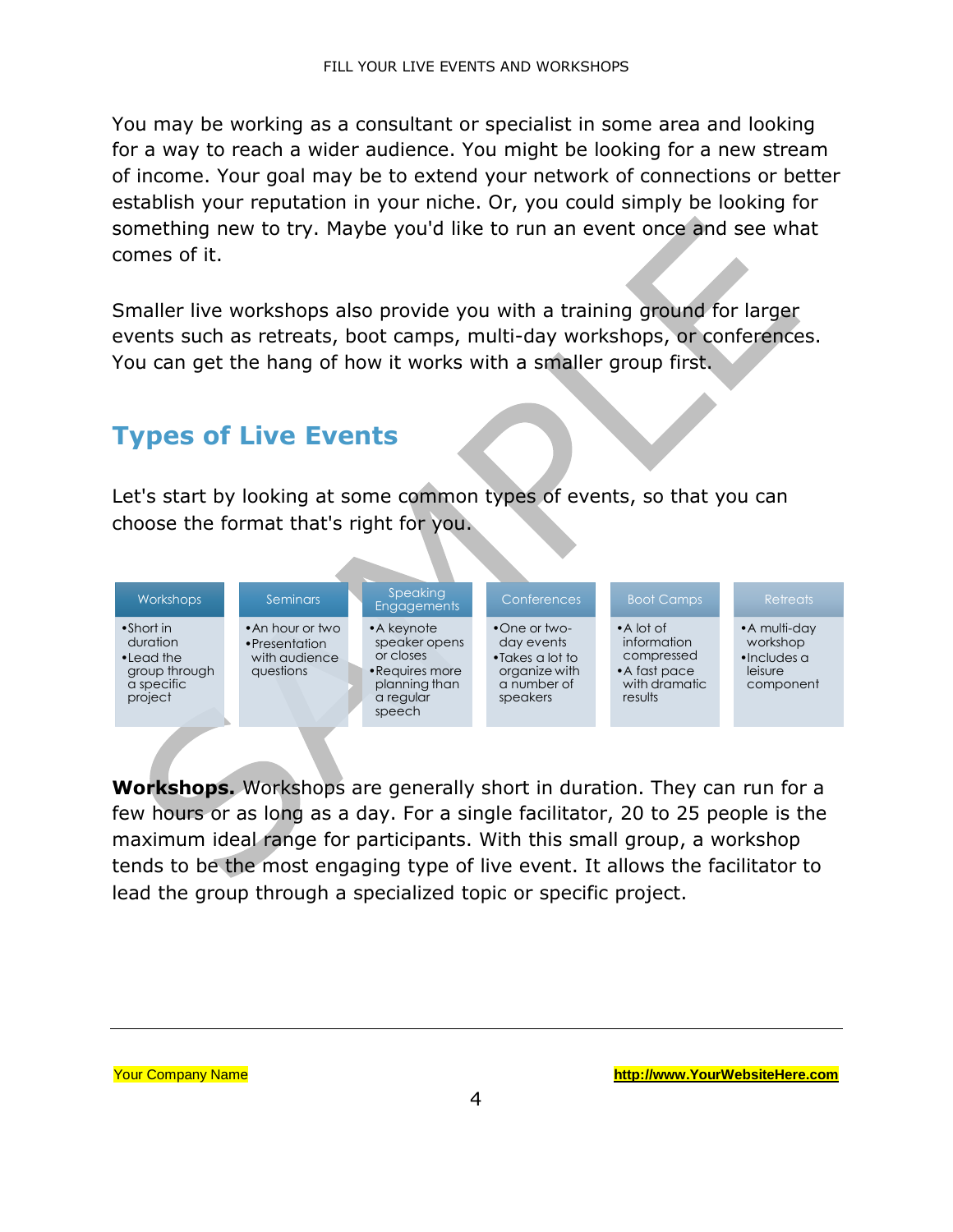Since live workshops are one of the easiest types of events to start with, we'll make it the primary focus of this course. After you start running small workshops, you can scale up to larger events. However, the tactics we'll cover in the course remain the same for all events. You'll just need to spend more time and use more tactics when it comes to a much larger event.

**Seminars.** A seminar can be an hour or two and tends to be more of a presentation than a workshop. For the most part, the audience listens while you talk, although there may be some interactive features, such as taking questions throughout or at the end. Seminars can still have a small audience, but the communication is typically one-sided and less interactive.

**Keynotes and Speaking Engagements.** If you like speaking in public, you can market yourself as a speaker and speak at events or conferences. A keynote speaker is the person who opens or closes the event with a speech. This is slightly different from giving a regular speech on a particular topic and requires different planning and skills. In fact, if you can get a speaking engagement at someone else's event, you could use it as an opportunity to let people know about your own event!

**Conferences.** Conferences are usually one- or two-day events. Running a conference generally requires a team of people to set up and organize. A conference usually has a number of different speakers presenting on a schedule. There might be multiple workshops that take place as part of the conference, in addition to smaller seminars and large presentations and keynote speeches.

**Boot camps.** A boot camp is an intensive workshop where a great deal of learning is compressed into a short period of time. As the name suggests, the pace is rigorous, and participants have to work hard. However, that also means participants expect dramatic results.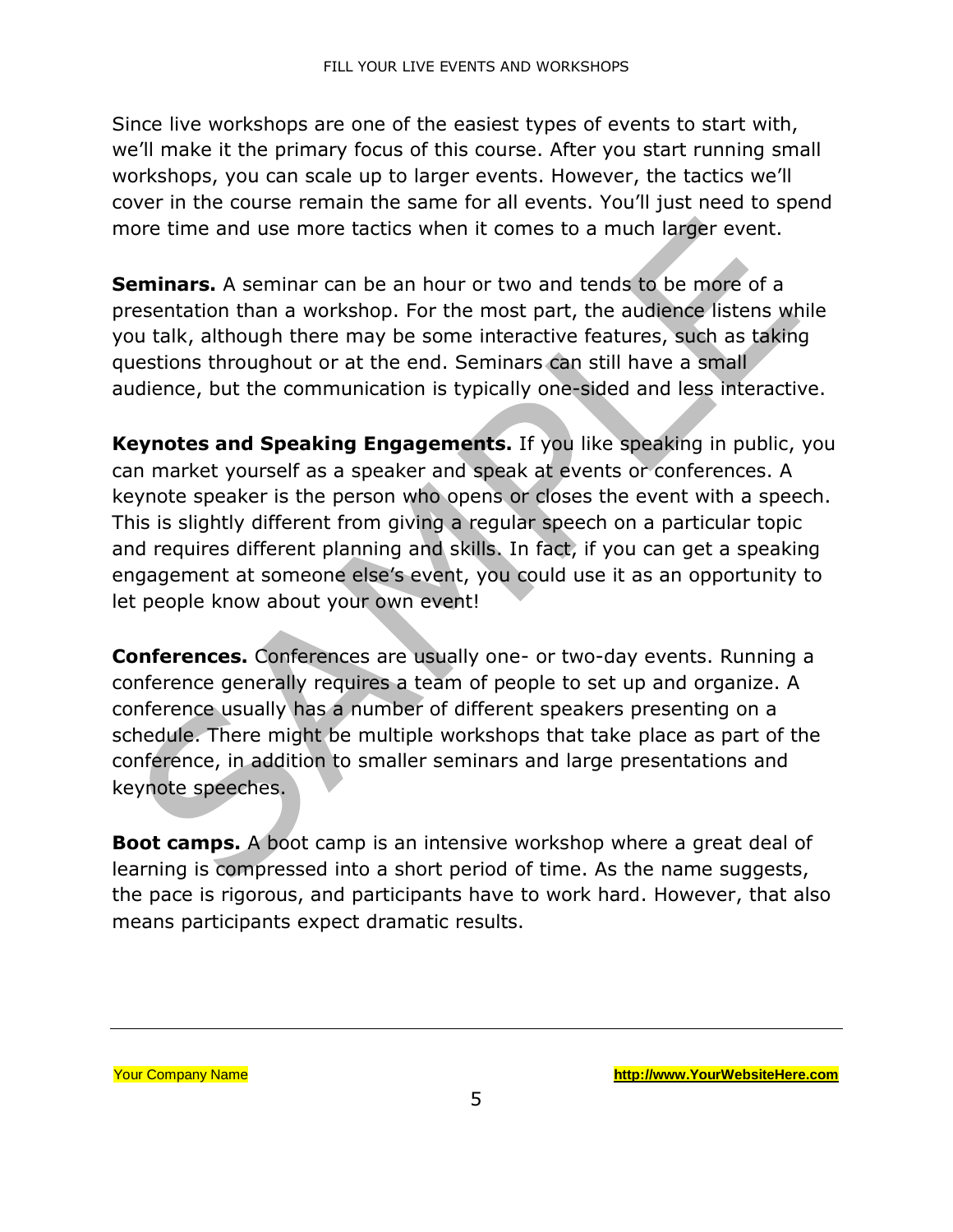**Retreats.** A retreat is usually a multi-day workshop or event that has a leisure component. There may be presentations, speeches, activities, and other events within the event, as well as some fun and purely social activities.

Let's look at an example using a project management consultant. She might create a 3-hour workshop on using digital project management tools. She might choose to do a 60-minute seminar on trends that impact the project management field. At a project management conference, she could give a 30-minute keynote speech to open it on the first day. She could create a one-day project management conference for small business owners where other project management specialists are invited to offer workshops on specific topics, and a one-day boot camp with intensive workshops and training for aspiring project managers to prepare for PMP Certification.

Or, to offer another example, imagine a wine sommelier who decides to get into live events. He creates a short, two-hour workshop on wine appreciation, a 90-minute seminar on the newest wines coming from New Zealand, a 20-minute keynote speech to open a wine conference, and then a one-day sommelier boot camp where wine lovers learn about wine tastings. Another live event for wine might be a two-day retreat and wine tour, which is like a wine vacation around local vineyards.

In the above examples, you can see how different types of events suit different types of content. If this is your first event, you should start small with a shorter workshop.

If you're more experienced, you may want to consider other, more complex types of events, such as conferences or boot camps. You can then apply the planning and marketing tips in the course to your larger event. Regardless of the type of event you plan to host, you can have a great deal of fun, earn money, and expand your reputation.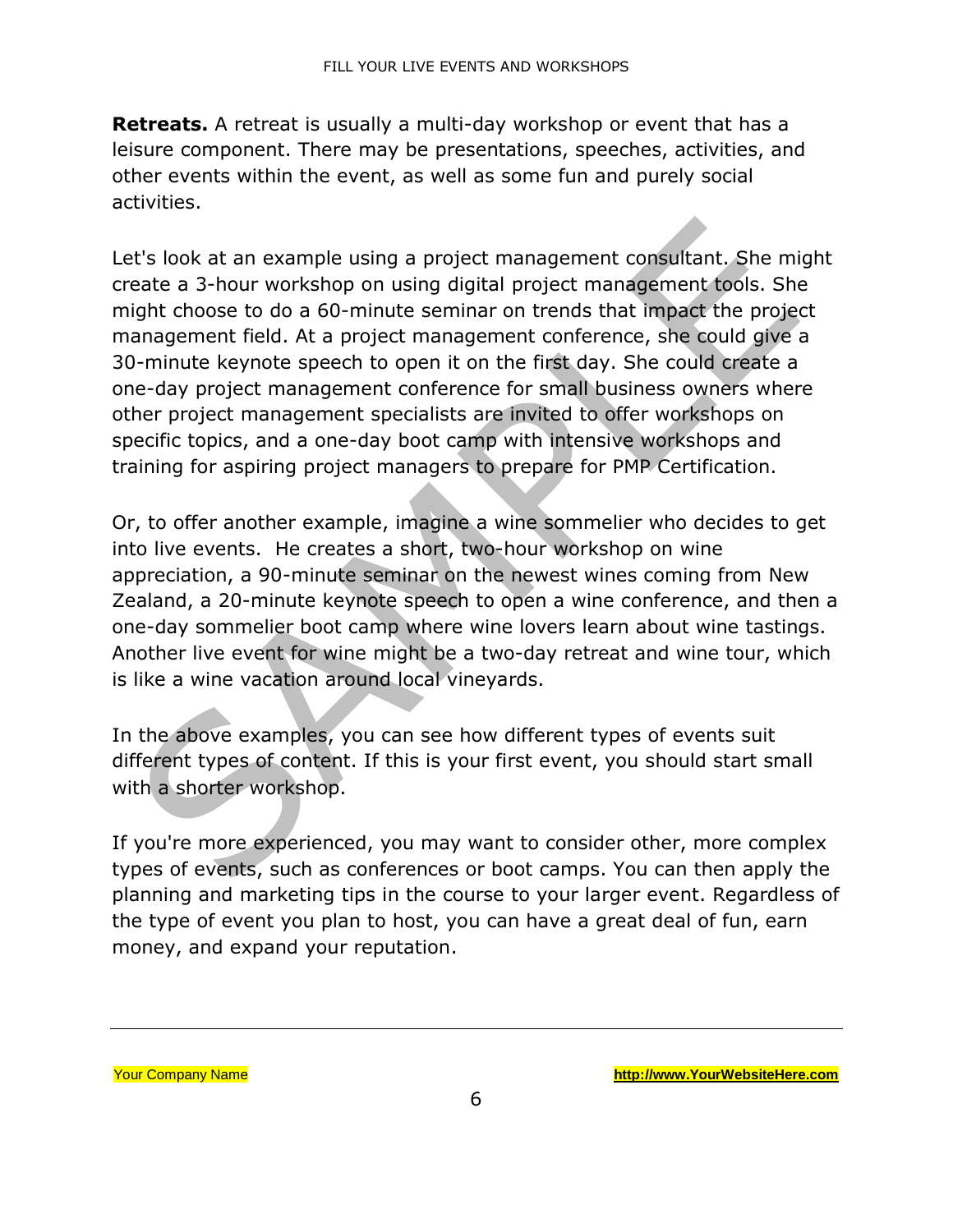By the time you complete this course, you will be able to:

- ➢ Identify how running a workshop or live event can benefit your business, so that you know what you want to accomplish with your event
- ➢ Define your ideal event attendee, so that you can identify exactly which topics people will want to sign up for and who you'll be targeting with your marketing
- $\triangleright$  Pick a topic focus for your event, along with the main outcome or 'transformation' that people will get from attending, so that you can quickly communicate the core value people will get
- ➢ Create a high-level outline for the event itself and the key benefits of each part, so that you can formulate marketing messages that convert and know what promises you need to deliver on with your event content
- ➢ Detail the costs for your workshop or event as a first step to formulating a pricing strategy that will help you fill seats at your event
- $\geq$  Define a pricing strategy designed to entice buyers to register, so that you don't have to worry about covering your costs or making a profit
- $\ge$  Plan and write the copy for your event sales page using best practices to drive registrations
- ➢ Determine exactly how you'll leverage your existing customer base as a key driver of sales, so that you can fill seats before you even start doing any other marketing
- ➢ Add links to your event page in key locations on your website and elsewhere, so that people already interested in your content will be alerted to the opportunity
- ➢ Create an engaging and compelling social media strategy, so that you can spread the word about your event to your ideal attendee
- ➢ Identify additional free or paid event promotion tactics to complete your live event marketing plan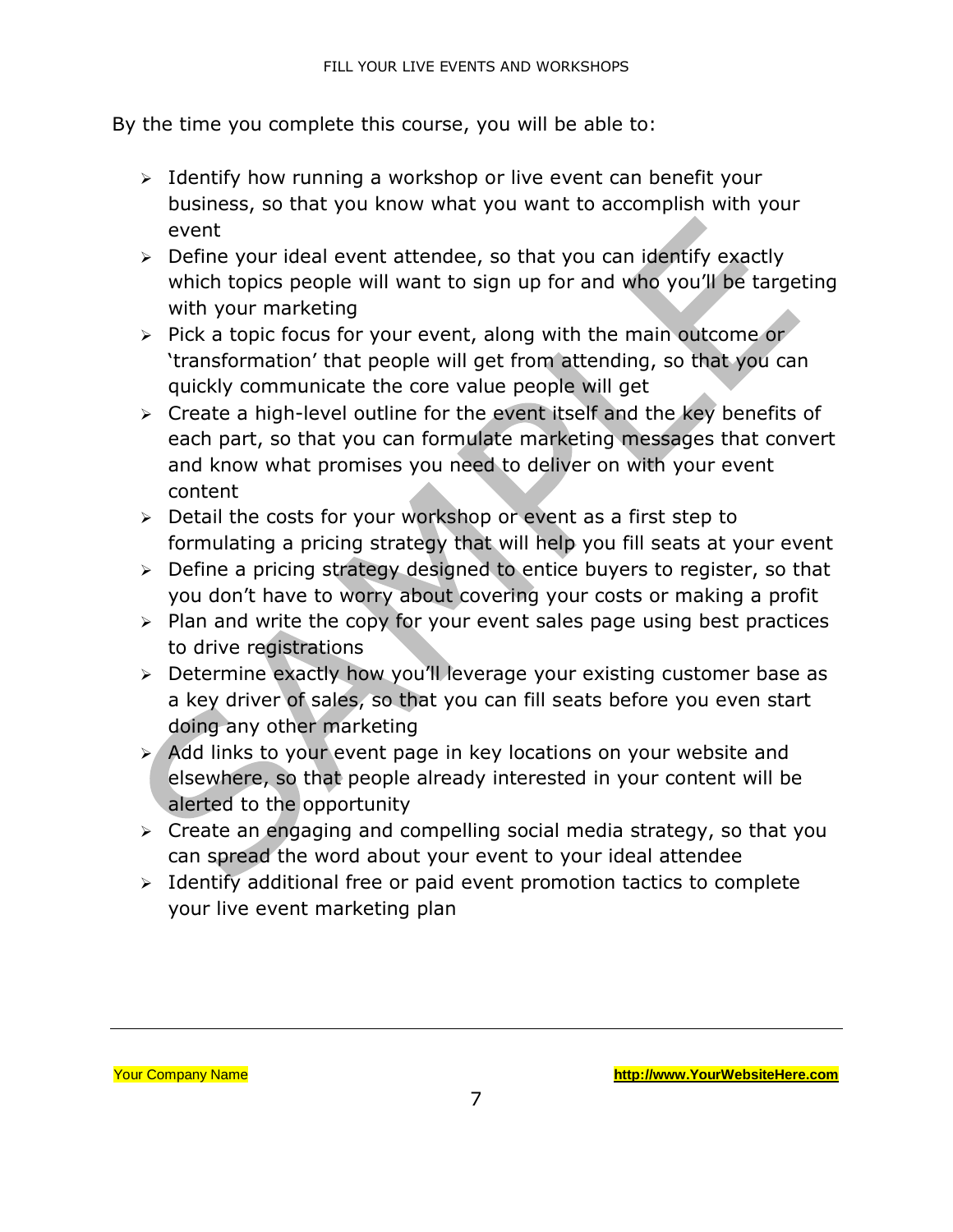#### **Learning Activity**

- 1. What do you hope to accomplish for your business by running a live event or workshop? What is your motivation? Review the examples in this module for ideas
- 2. Based on the event types presented in this module, what type of event do you plan to offer? How long will your event be?

Your Company Name **[http://www.YourWebsiteHere.com](http://www.yourwebsitehere.com/)**